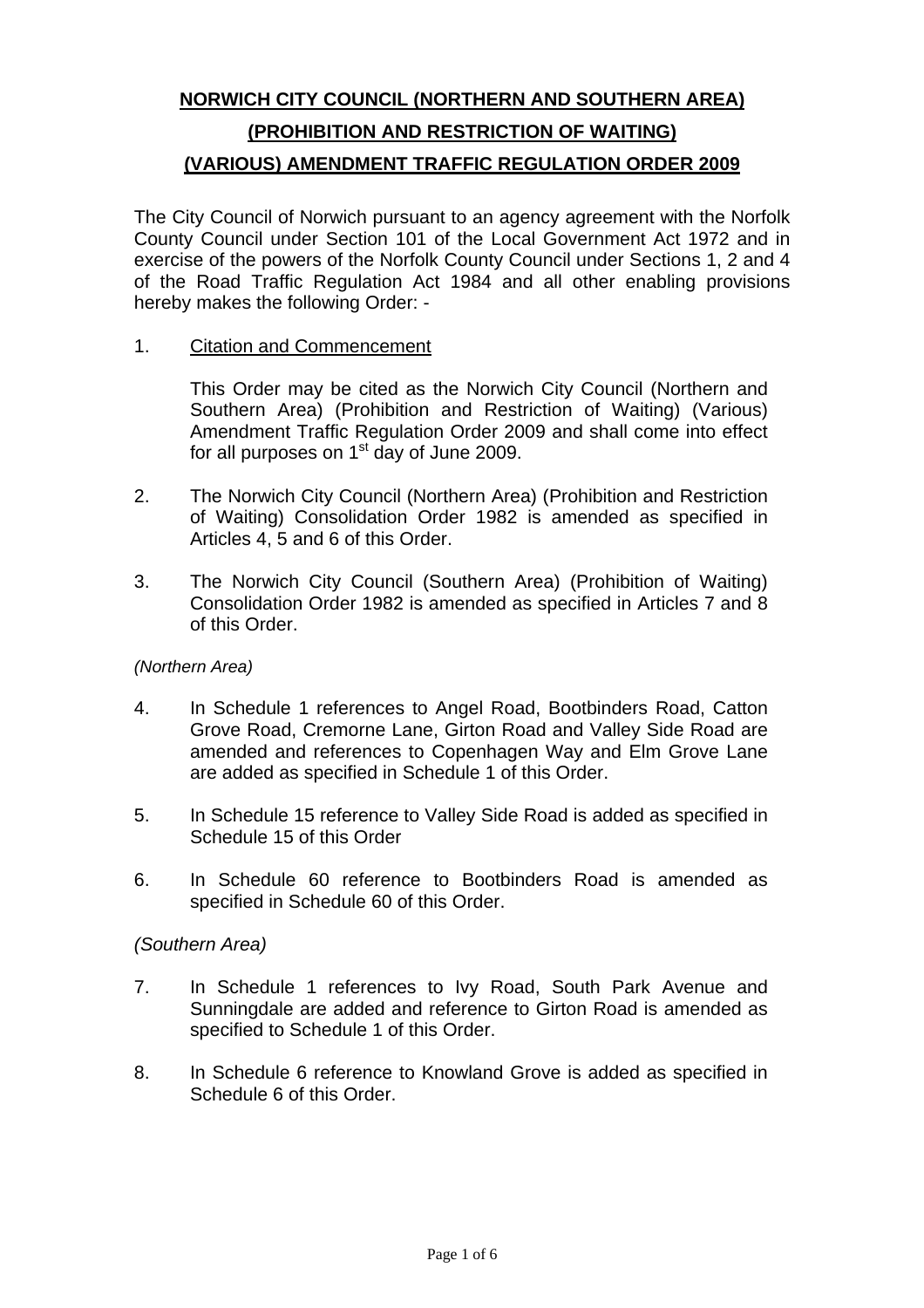# **LIST OF SCHEDULES**

| Schedule 1  | No Waiting At Any Time              |
|-------------|-------------------------------------|
| Schedule 6  | No Waiting Mon-Sat 8am-6.30pm       |
| Schedule 15 | No Loading or Unloading At Any Time |
| Schedule 60 | Parking Places At Any Time          |

# **Schedule 1** No Waiting At Any Time

*(Northern Area)* 

Angel Road/Catton Grove Road/Elm Grove Lane junction

**Angel Road** - Additional provision

*Insert the following references :*

## East side

From the southern back of the highway line of Elm Grove Lane to a point 12.5 metres north of the boundary line of Nos.188/190 Angel Road

## West side

From the southern back of the highway line of Elm Grove Lane to a point 23 metres north of the boundary line of Nos.171/173 Angel Road

# **Catton Grove Road** - Additional provision

*Insert the following references :*

## East side

From the northern back of the highway line of Elm Grove Lane to the boundary line of Nos. 3/5 Catton Grove Road

## West side

From the northern back of the highway line of Elm Grove Lane to the boundary line of Nos. 3/5 Catton Grove Road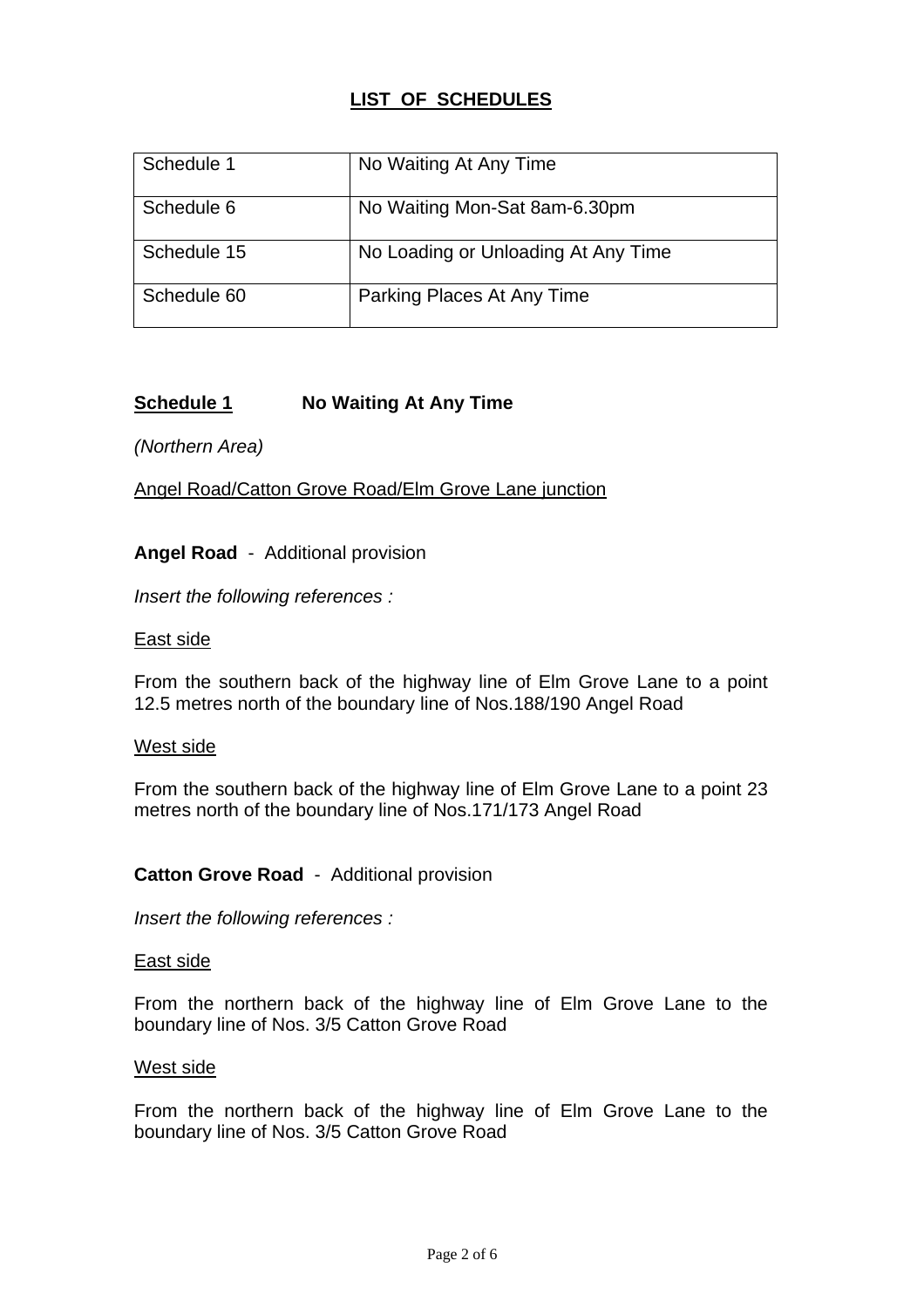# **Elm Grove Lane** - New provision

Insert the following references :

## **Elm Grove Lane (eastern arm)**

## North side

From the eastern back of the highway line of Catton Grove Road to a point 17 metres west of the boundary line of Nos. 68/70 Elm Grove Lane

## South side

From the eastern back of the highway line of Angel Road to a point 17 metres west of the boundary line of Nos. 68/70 Elm Grove Lane

## **Elm Grove Lane (western arm)**

#### North side

From a point 9.5 metres east of boundary line of Nos. 124 Philadelphia Lane and 1 Catton Grove Road

#### South side

From a point 9.5 metres east of boundary line of Nos. 124 Philadelphia Lane and 1 Catton Grove Road

## **Bootbinders Road** - Amended provision

Delete the following reference :

## **Bootbinders Road** – New provision

(i) The entire area, with the exception of the north–western side from a point 1.2 metres south-west of the boundary of numbers 18 to 20 Bootbinders Road extending 18 metres in a south-westerly direction, extending to a depth of 4 metres.

Insert the following reference :

## **Bootbinders Road**

(ii) The entire area, with the exception of the north–western side from a point 1.2 metres south-west of the boundary of numbers 19 to 20 Bootbinders Road extending 18 metres in a south-westerly direction, extending to a depth of 4 metres.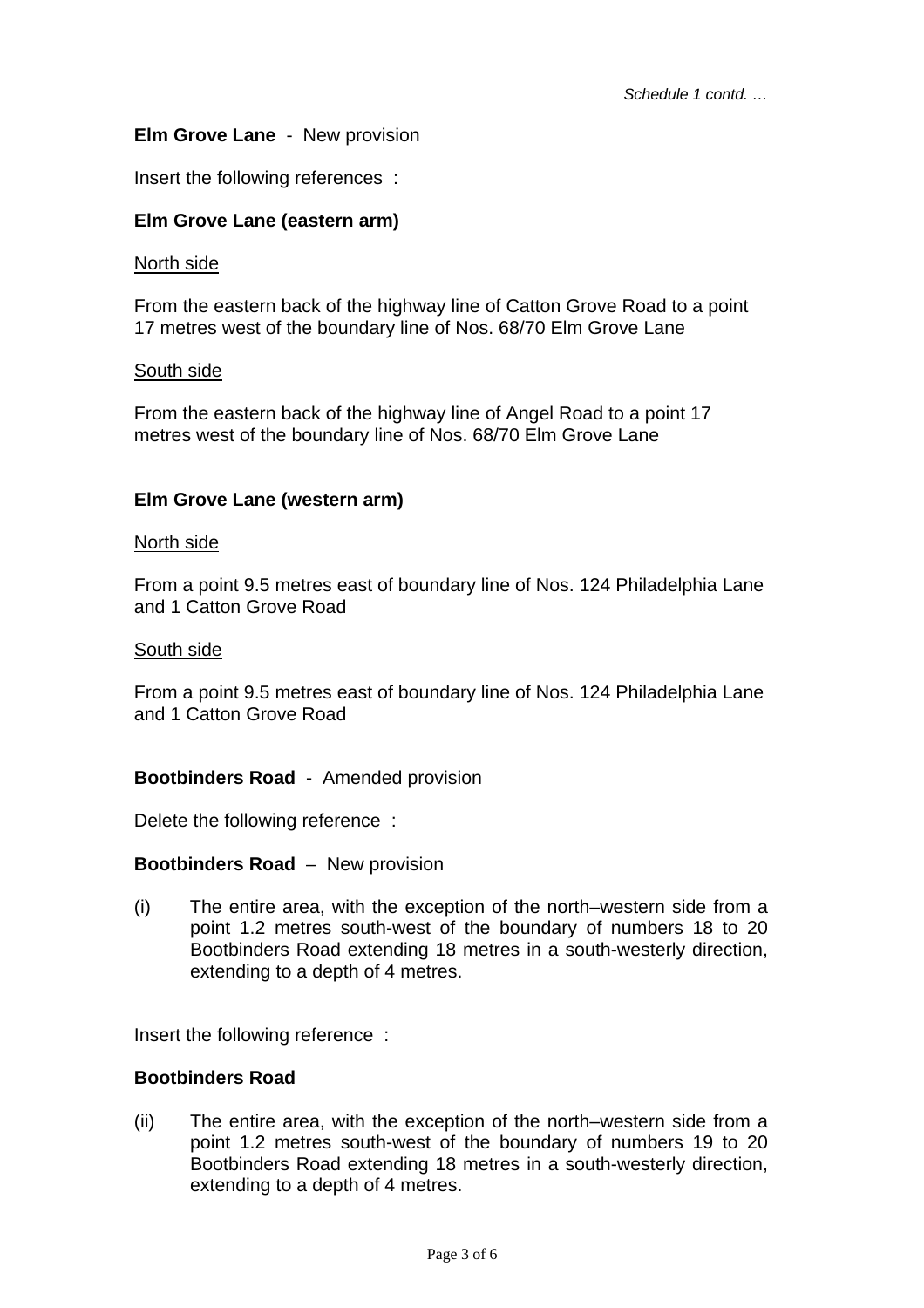## **Copenhagen Way** - New provision

*Insert the following references :*

## Northern corner of the Copenhagen Way loop

From the boundary of Nos 8/10 Copenhagen Way to the boundary of Nos. 59/61 Copenhagen Way

## Eastern corner of the Copenhagen Way loop

From a point 5 metres west of the western back of the building line of No. 18 Copenhagen Way to a point 3 metres north-east of the boundary of Nos. 20/22 Copenhagen Way.

#### Southern corner of the Copenhagen Way loop

From the boundary of Nos.26/28 Copenhagen way to the western back of the building line of No. 30 Copenhagen Way

#### Western corner of the Copenhagen Way loop

From the boundary of Nos. 97/99 Copenhagen Way to the rear property boundary of No. 17 Copenhagen Way

From the eastern back of the building line of No. 95 Copenhagen Way to a point 13 metres west of the eastern back of the building line of No. 95 Copenhagen Way

## **Cremorne Lane (west side)** - Additional provision

Insert the following reference :

## West side

From a point 2.5 metres south of the back of the boundary of Nos. 20/22 Salisbury Road to a point 0.5 metres north of the back of the boundary of Nos. 34/36 Salisbury Road

*(Southern Area)* 

**Girton Road** - Additional provision

Insert the following reference :

#### South East side

From a point 1.5 metres south-west of the north-eastern boundary of No. 4 Girton Road to a point 6.5 metres south-west of the north-eastern boundary of No. 4 Girton Road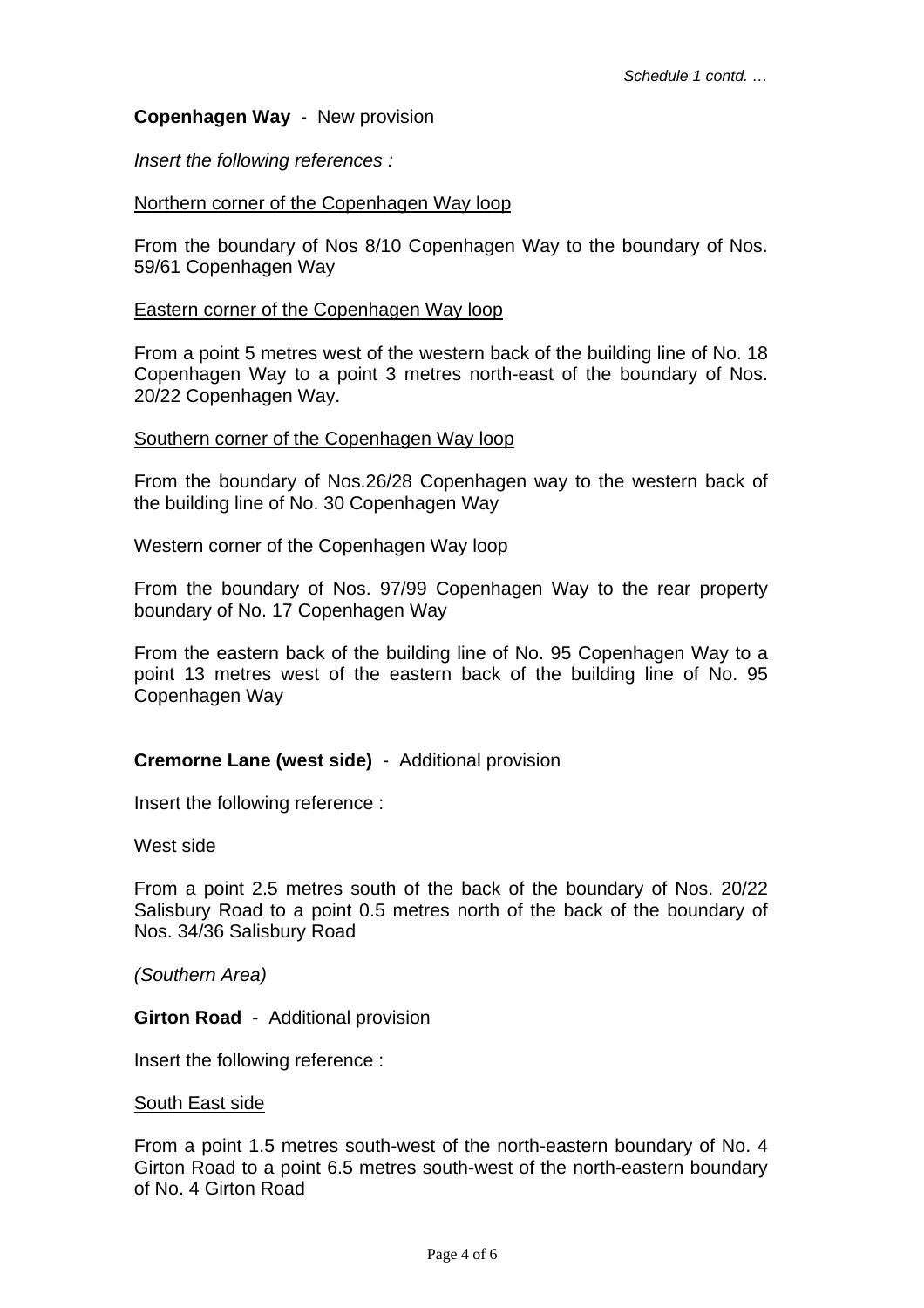## **Ivy Road** - New provision

#### Both sides

From the northern highway line of Bowthorpe Road to a point 13 metres north of that point

## **South Park Avenue (Eaton Park entrance)** - New provision

#### North West

From a point 34 metres east of the centre line of Caroline Court to a point 66.5 metres west of that centre line (to the park gates, both sides of mouth of the access to Eaton Park) and around the base of tree in the centre of Eaton Park entrance

## **Sunningdale** - New provision

#### Both sides

From the southern back highway line of Newmarket Road to the northern back highway line of Wentworth Green

**Valley Side Road** - Amended provision

Delete the following reference :

#### East side

From a point 12 metres south of the boundary of No. 163 Plumstead Road and No. 2 Valley Side Road to a point 5 metres north of that boundary

Insert the following reference :

#### East side

From a point 15 metres south of the boundary of No. 163 Plumstead Road and No. 2 Valley Side Road to a point 10 metres north of that boundary

## **Schedule 6 No Waiting Mon-Sat 8am-6.30pm**

*(Southern Area)* 

**Knowland Grove** - New provision

#### Both Sides

From a point 10 metres west of the eastern back of highway line of Marl Pit Lane to a point 45.5 metres west of the eastern back of highway line of Marl Pit Lane